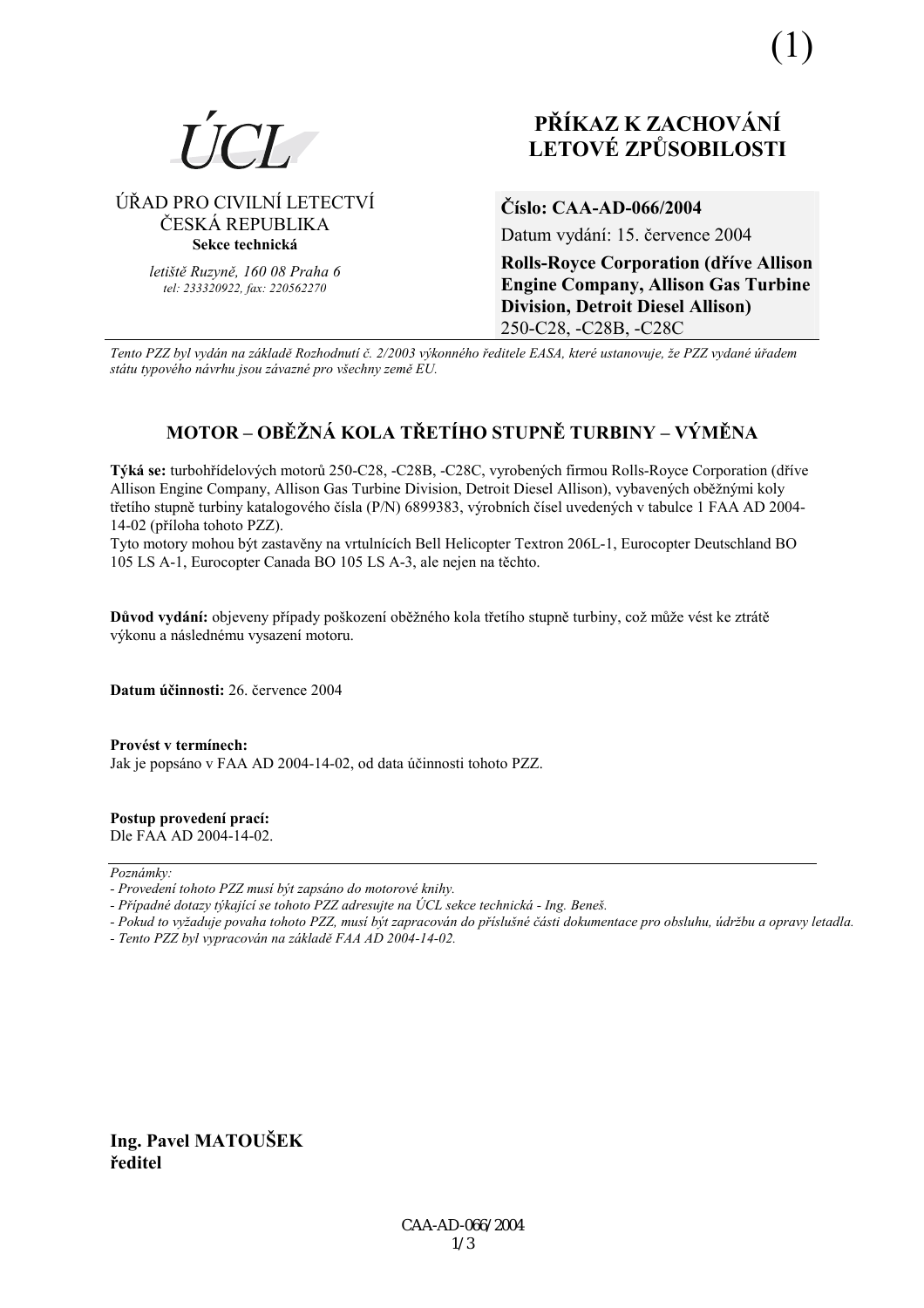**2004-14-02 Rolls-Royce Corporation** (formerly Allison Engine Company, Allison Gas Turbine Division, and Detroit Diesel Allison): Amendment 39-13711. Docket No. FAA-2004-18538; Directorate Identifier 2004-NE-29-AD.

### **Effective Date**

(a) This airworthiness directive (AD) becomes effective July 26, 2004.

## **Affected ADs**

(b) None.

### **Applicability**

(c) This AD applies to Rolls-Royce Corporation (formerly Allison Engine Company, Allison Gas Turbine Division, and Detroit Diesel Allison) (RRC) models 250-C28, -C28B, and -C28C turboshaft engines with thirdstage turbine wheels, part number (P/N) 6899383, listed by serial number (SN) in the following Table 1:

Table 1.--SNs of Affected Third Stage Turbine Wheels

| HX91922 | X523242 | X523281 |
|---------|---------|---------|
| HX91923 | X523243 | X523283 |
| HX91925 | X523244 | X523284 |
| HX91926 | X523246 | X523287 |
| HX91928 | X523249 | X523288 |
| HX91929 | X523250 | X523289 |
| HX91930 | X523251 | X523290 |
| HX91932 | X523253 | X523291 |
| HX91934 | X523255 | X523292 |
| HX91936 | X523257 | X523293 |
| HX91937 | X523260 | X523294 |
| HX91939 | X523261 | X523295 |
| HX91940 | X523262 | X523296 |
| HX91960 | X523263 | X523297 |
| HX91962 | X523264 | X523298 |
| HX91966 | X523265 | X523300 |
| HX91976 | X523266 | X523305 |
| HX91977 | X523268 | X523309 |
| HX91979 | X523269 | X523313 |
| HX91980 | X523270 | X523315 |
| X523236 | X523271 | X523317 |
| X523237 | X523273 | X523319 |
| X523238 | X523276 | X523320 |
| X523239 | X523277 | N/A     |
| X523241 | X523278 | N/A     |

These engines are installed on, but not limited to, Bell Helicopter Textron 206L-1; Eurocopter Deutschland BO 105 LS A-1; and Eurocopter Canada BO 105 LS A-3 helicopters.

## **Unsafe Condition**